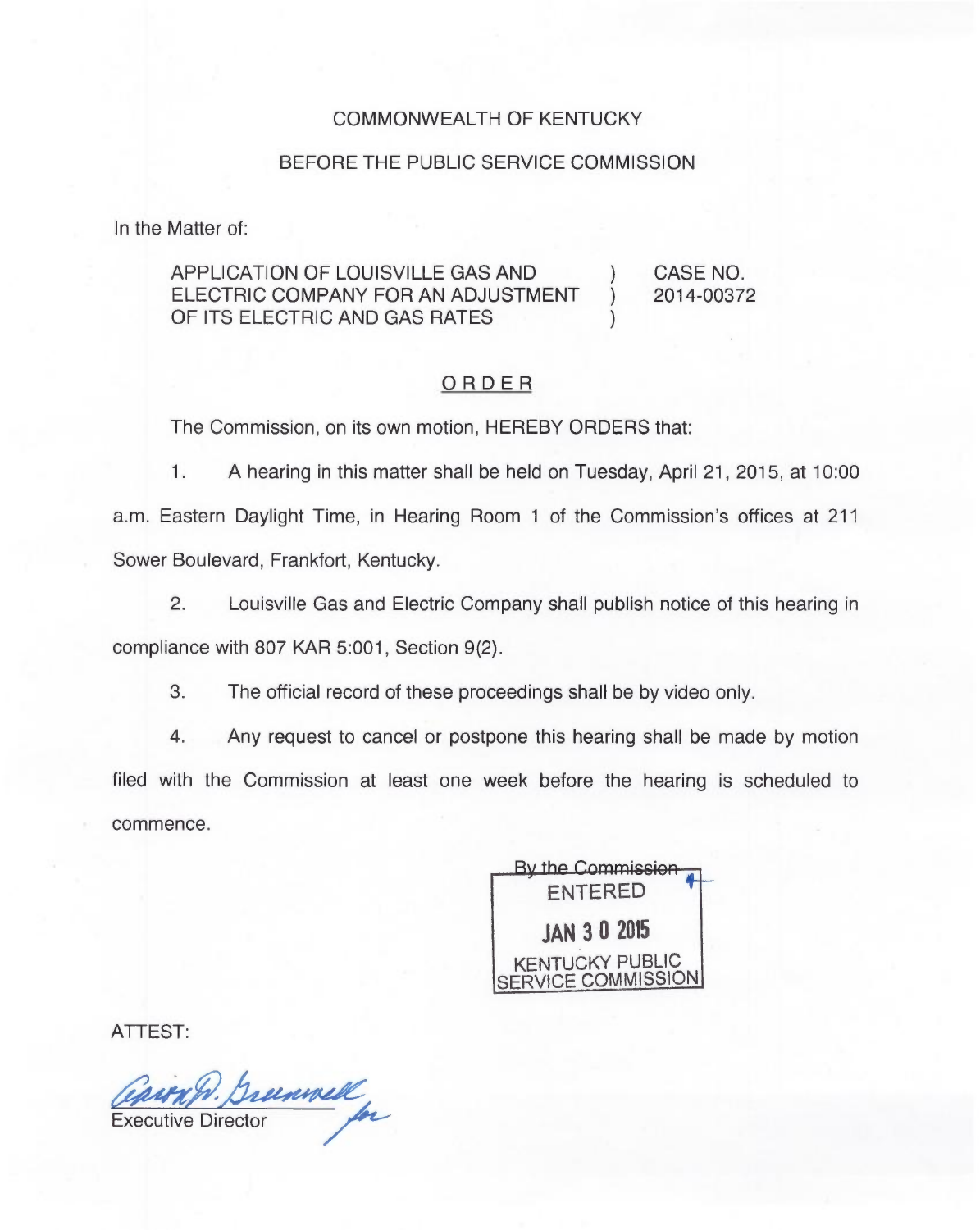Honorable Kurt J Boehm Attorney at Law Boehm, Kurtz & Lowry 36 East Seventh Street Suite 1510 Cincinnati, OHIO 45202

David Brown Stites & Harbison, PLLC 1800 Providian Center 400 West Market Street Louisville, KENTUCKY 40202

Joe F Childers Joe F. Childers & Associates 300 Lexington Building 201 West Short Street Lexington, KENTUCKY 40507

Robert Conroy LG&E and KU Energy LLC 220 West Main Street Louisville, KENTUCKY 40202

Larry Cook Assistant Attorney General Office of the Attorney General Utility & Rate 1024 Capital Center Drive Suite 200 Frankfort, KENTUCKY 40601-8204

Honorable W. Duncan Crosby III Attorney at Law Stoll Keenon Ogden, PLLC 2000 PNC Plaza 500 W Jefferson Street Louisville, KENTUCKY 40202-2828

Gregory T Dutton Assistant Attorney General Office of the Attorney General Utility & Rate 1024 Capital Center Drive Suite 200 Frankfort, KENTUCKY 40601-8204

Thomas J FitzGerald Counsel & Director Kentucky Resources Council, Inc. Post Office Box 1070 Frankfort, KENTUCKY 40602

Gardner F Gillespie Sheppard Mullin Richter & Hampton LLP 1300 I Street NW 11th Floor East Washington, DISTRICT OF COLUMBIA 20005

Angela M Goad Assistant Attorney General Office of the Attorney General Utility & Rate 1024 Capital Center Drive Suite 200 Frankfort, KENTUCKY 40601-8204

C Harris Spilman Thomas & Battle, PLLC 1100 Brent Creek Blvd., Suite 101 Mechanicsburg, PENNSYLVANIA 17050

Kristin Henry Staff Attorney Sierra Club 85 Second St. Second Floor San Francisco, CALIFORNIA 94105

Honorable Lindsey W Ingram, III Attorney at Law STOLL KEENON OGDEN PLLC 300 West Vine Street Suite 2100 Lexington, KENTUCKY 40507-1801

Honorable Lisa Kilkelly Attorney at Law Legal Aid Society 416 West Muhammad Ali Boulevard Suite 300 Louisville, KENTUCKY 40202

Stefanie J Kingsley Assistant Attorney General Office of the Attorney General Utility & Rate 1024 Capital Center Drive Suite 200 Frankfort, KENTUCKY 40601-8204

Honorable Michael L Kurtz Attorney at Law Boehm, Kurtz & Lowry 36 East Seventh Street Suite 1510 Cincinnati, OHIO 45202

Jody M Kyler Cohn Boehm, Kurtz & Lowry 36 East Seventh Street Suite 1510 Cincinnati, OHIO 45202

Amanda M Lanham Sheppard Mullin Richter & Hampton LLP 1300 I Street NW 11th Floor East Washington, DISTRICT OF COLUMBIA 20005

Rick E Lovekamp Manager - Regulatory Affairs LG&E and KU Energy LLC 220 West Main Street Louisville, KENTUCKY 40202

Honorable Matthew R Malone Attorney at Law Hurt, Crosbie & May PLLC The Equus Building 127 West Main Street Lexington, KENTUCKY 40507

Honorable William H May, III Attorney at Law Hurt, Crosbie & May PLLC The Equus Building 127 West Main Street Lexington, KENTUCKY 40507